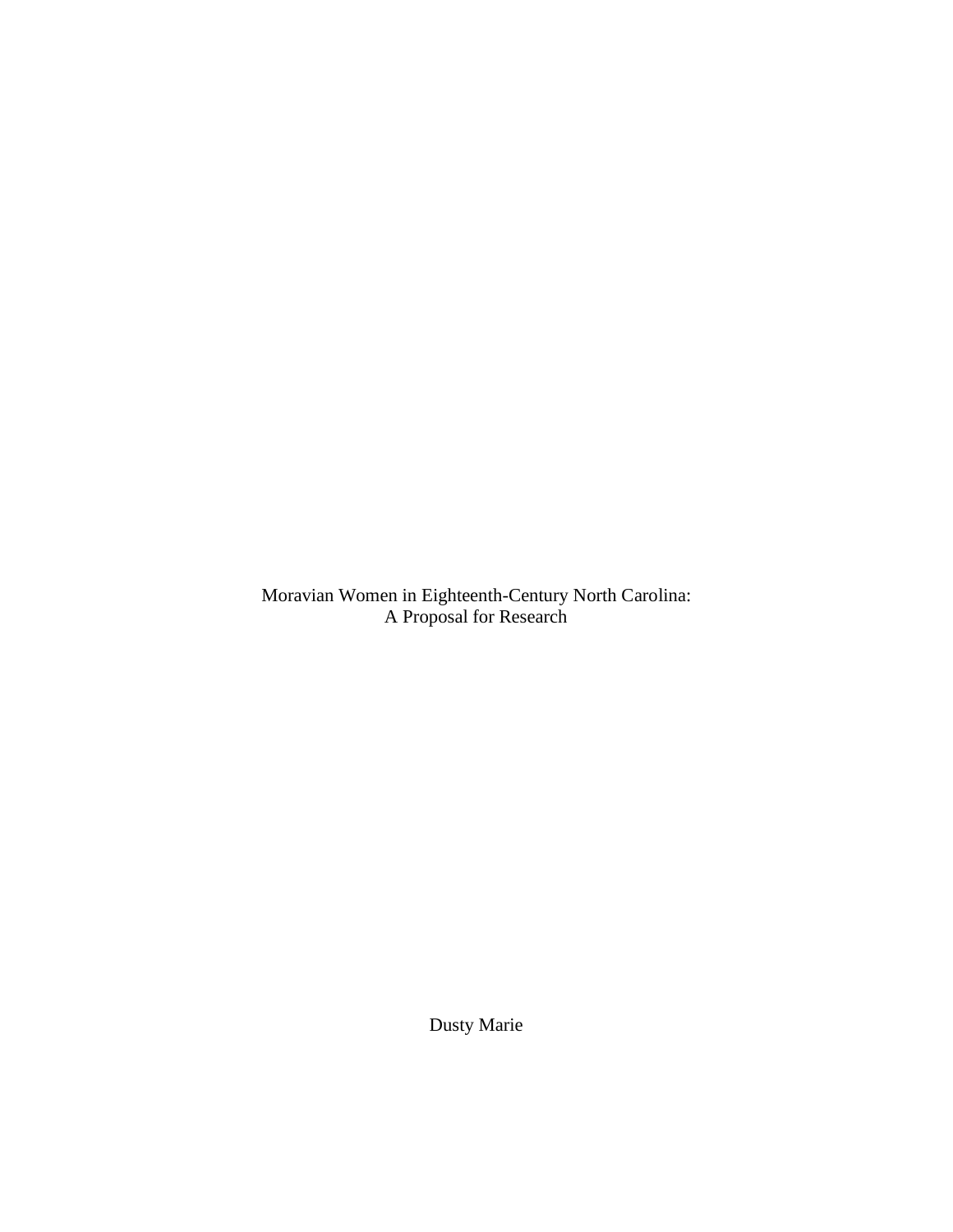## **Topic**

The Moravian Brethren were officially recognized as a Protestant Episcopal Church in 1749 when British Parliament "passed an act" securing "the free exercise of all their rights as a *church* […] throughout Great Britain and all her colonies."<sup>1</sup> The Moravians, or Unity of Brethren, had proven "themselves as a sober, quiet, and religious people, and had made many improvements" in their first Pennsylvania settlement in 1747.<sup>2</sup> The act encouraged the people to seek out additional property for the expansion of their mission, and, in 1751, the Brethren ultimately accepted an offer from Lord Granville, "the owner of a very large tract of land in North Carolina."<sup>3</sup>

By late 1753, the first Moravian settlers arrived from their original settlement in Bethlehem, Pennsylvania, to the Piedmont of North Carolina, near present-day Winston-Salem, to establish the tract of 100,000 acres known as Wachovia. Over the next twelve years, five individual communities arose from Lord Granville's former property – Bethabara, Bethania, Salem, Friedberg, and Friedland.<sup>4</sup> Community life was central to the Moravian way with "property" being "held in common and settlers" drawing from "community stores for food, tools, and other supplies." The church controlled both the government as well as "many aspects of the personal lives of the people."<sup>5</sup> For the success of the settlement, it was essential that every member of the community play a significant part. Men were the authority figures, while children focused on education. Women's roles have been largely disregarded in most traditional accounts of Moravian history. Despite the existing detailed records of both church activity and community

<sup>1</sup> Reverend Levin T. Reichel, *The Moravians of North Carolina: An Authentic History* (Philadelphia: J. B. Lippincott and Co., 1857), 1.

<sup>2</sup> Ibid., 2.

 $3$  Ibid., 3.

<sup>4</sup> C. Daniel Crews, "Moravians," NCpedia, last modified January 1, 2006, https://www.ncpedia.org/moravians.

<sup>5</sup> Harry McKown, "November 1753: Moravians Come to Bethabara," NC Miscellany, last modified November 1, 2008, https://blogs.lib.unc.edu/ncm/2008/11/01/this\_month\_nov\_1753/.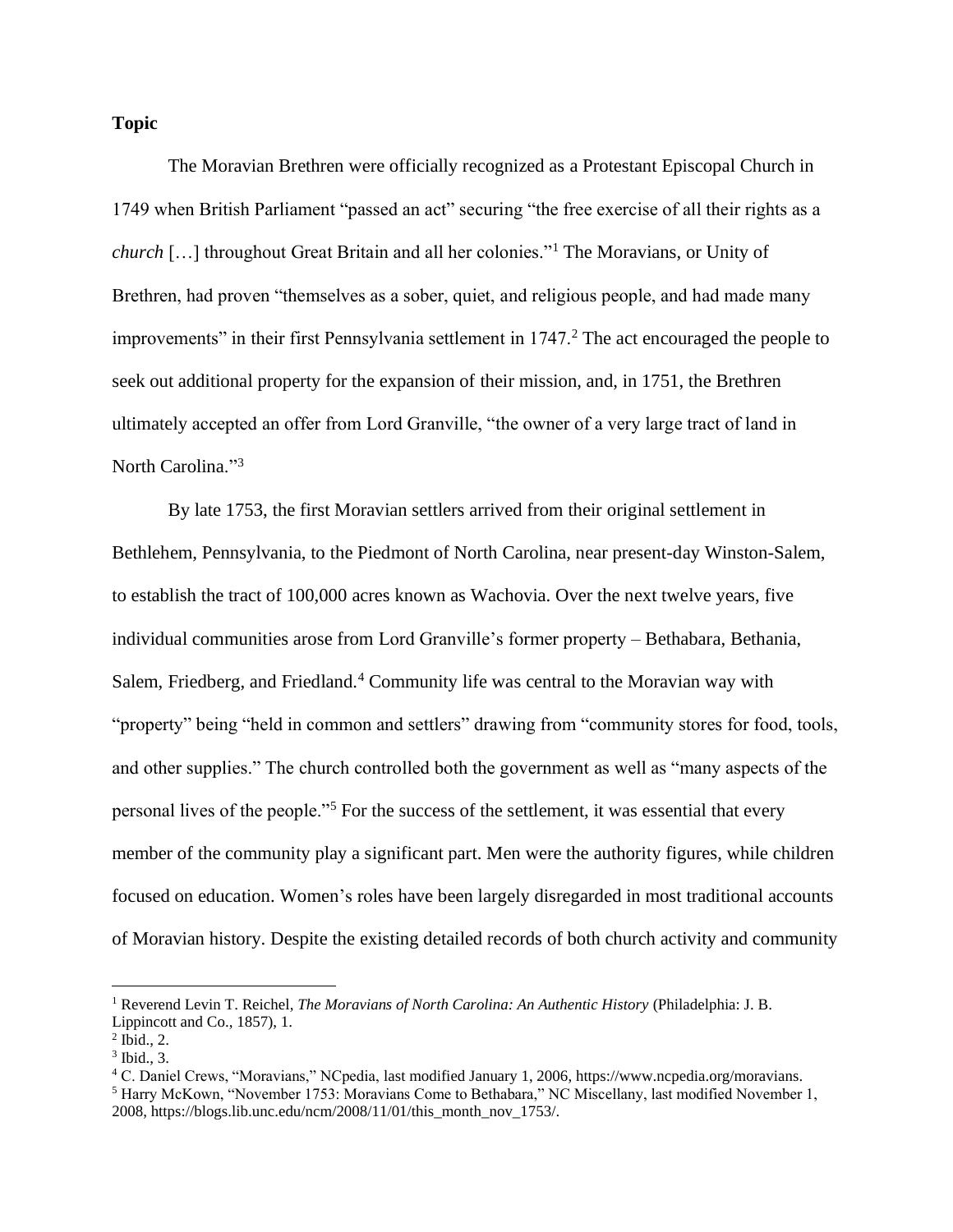life, historians have seldom utilized them to explore the lives of women during these initial years of settlement in North Carolina. 6

To gain a fuller understanding of how Moravian society operated and ultimately succeeded in establishing a settlement in North Carolina, it is essential that historians consider all participants, including the often over-looked women of the community. In her book, *Serving Two Masters: Moravian Brethren in Germany and North Carolina, 1727-1801*, Elisabeth Sommer alluded to one uncommon place where women were included: "the Brethren stood apart from the world in allowing women to hold authority within the church."<sup>7</sup> Despite this fascinating revelation, Sommer failed to address these roles any further. In a similar manner, Leland Ferguson, the author of *God's Fields: Landscape, Religion, and Race in Moravian Wachovia*, referenced two women whose gravestones archeologists uncovered during an excavation in Salem. The inscriptions carved into these stones read, "'Rose, 1855, Aged 81y.' Rose's gravestone lay over a similar one for 'Phyllis, dec'd Dec: 9, 1828, Aged 21 Years.'"<sup>8</sup> However, his interest appeared to end there. There is no further mention of these women or the roles they played in Salem. Given the community's emphasis on transcribing meticulous records throughout their history, it is difficult to believe these details were not available. These are just two examples of researchers' negligence to include women in their accounts of the early years of the Moravian settlement in North Carolina. It is crucial that scholars confront this gender gap in

<sup>6</sup> Crews.

<sup>7</sup> Elisabeth W. Sommer, *Serving Two Masters: Moravian Brethren in Germany and North Carolina, 1727-1801* (Lexington: The University Press of Kentucky, 2015), 27,

https://ezproxy.snhu.edu/login?url=https://search.ebscohost.com/login.aspx?direct=true&db=nlebk&AN=938358&s ite=eds-live&scope=site&ebv=EB&ppid=pp\_27.

<sup>8</sup> Leland Ferguson, *God's Fields: Landscape, Religion, and Race in Moravian Wachovia* (Gainesville: University Press of Florida, 2011), 1,

https://ezproxy.snhu.edu/login?url=https://search.ebscohost.com/login.aspx?direct=true&db=nlebk&AN=396613&s ite=eds-live&scope=site&ebv=EB&ppid=pp\_1.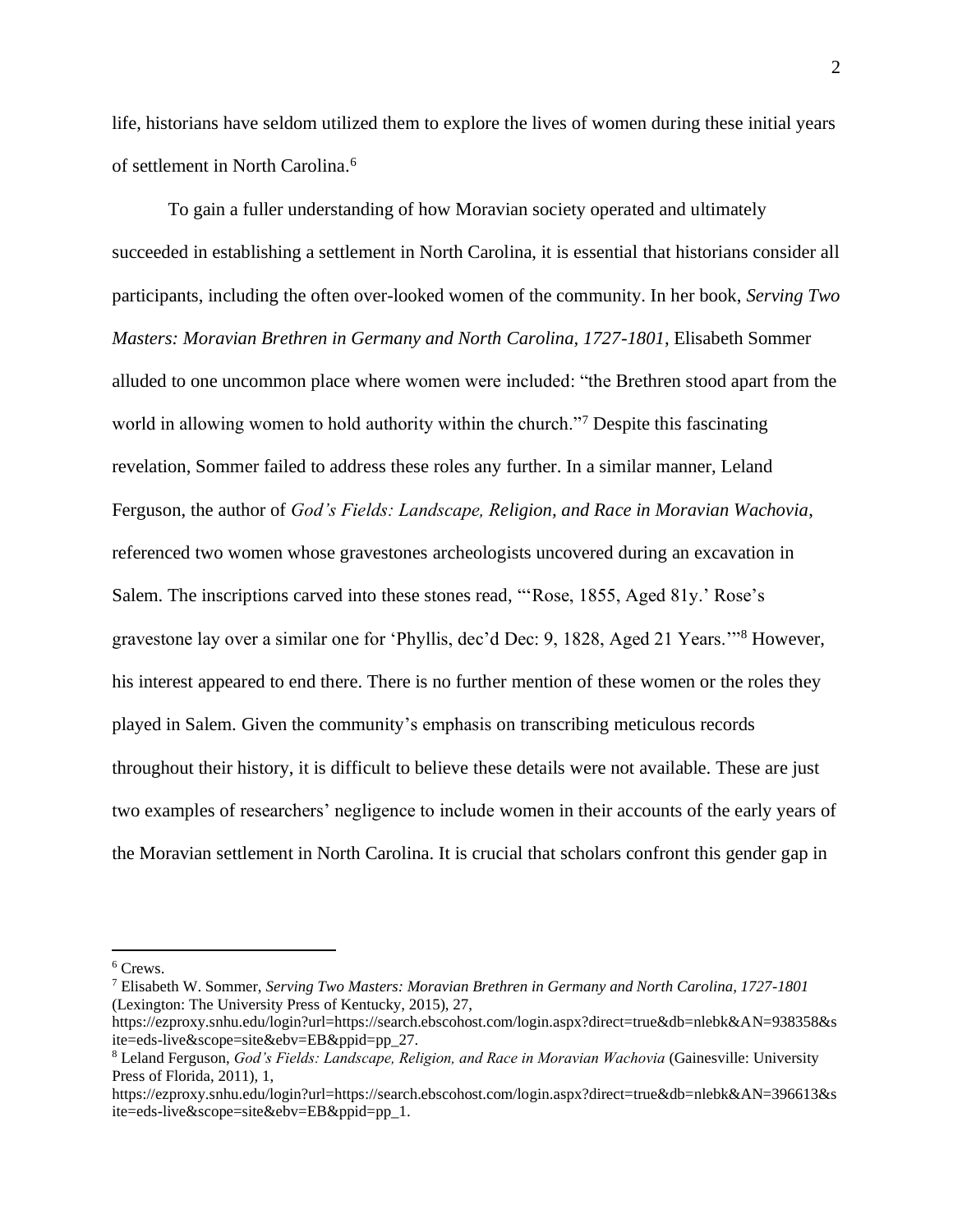order to develop a more complete picture of both the Moravian community and North Carolina history.

What were the general and specific roles of Moravian women in eighteenth-century North Carolina? How did these roles differ from the men in the community? Did these roles reflect the common practices in early America at the time, or were they more innovative? How did the women feel about their place in society? These are vital questions which historians must seek to answer if they are to understand the whole of Moravian life, culture, and history.

It is likely that women aided predominantly within the domestic sphere, as evidenced in the 1773 memoir of Johanette Maria Ettwein: "It was her true heart's joy and her life to serve with joy and tirelessly her dear husband."<sup>9</sup> However, it is known that some women held public jobs. Such is the case of Mary Penry, a single Pennsylvania Moravian, who referenced her position as a clerk in a 1788 letter to her friend Elizabeth Drinker, detailing the events following the death of a co-worker: "This Circumstance gave me more than Usual Imployment [*sic*] in closing our Accounts at her Decease."<sup>10</sup> Men tended to hold most of the authoritative roles within the community, but unlike much of America during the eighteenth century, it appeared that Moravian society valued women beyond the commonly accepted social constructs.<sup>11</sup> For this reason, it can be presumed that women were mostly content with their place.

It is tempting, based on preliminary research, to assume that married women and single women had very different roles and were satisfied within them. However, it is entirely possible that these duties and expectations may have overlapped to some extent. Penry, a single Moravian

<sup>10</sup> Mary Penry, "24. To Elizabeth Drinker," in *The Letters of Mary Penry: A Single Moravian Woman in Early America*, ed. Scott Paul Gordon (University Park, PA: Penn State University Press, 2018), 72, https://ezproxy.snhu.edu/login?url=https://search.ebscohost.com/login.aspx?direct=true&db=nlebk&AN=1914593& site=eds-live&scope=site&ebv=EB&ppid=pp\_72.

<sup>9</sup> Katherine M. Faull, ed., *Moravian Women's Memoirs: Their Related Lives, 1750-1820* (Syracuse, NY: Syracuse University Press, 1997), 38.

 $11$  Sommer, 27.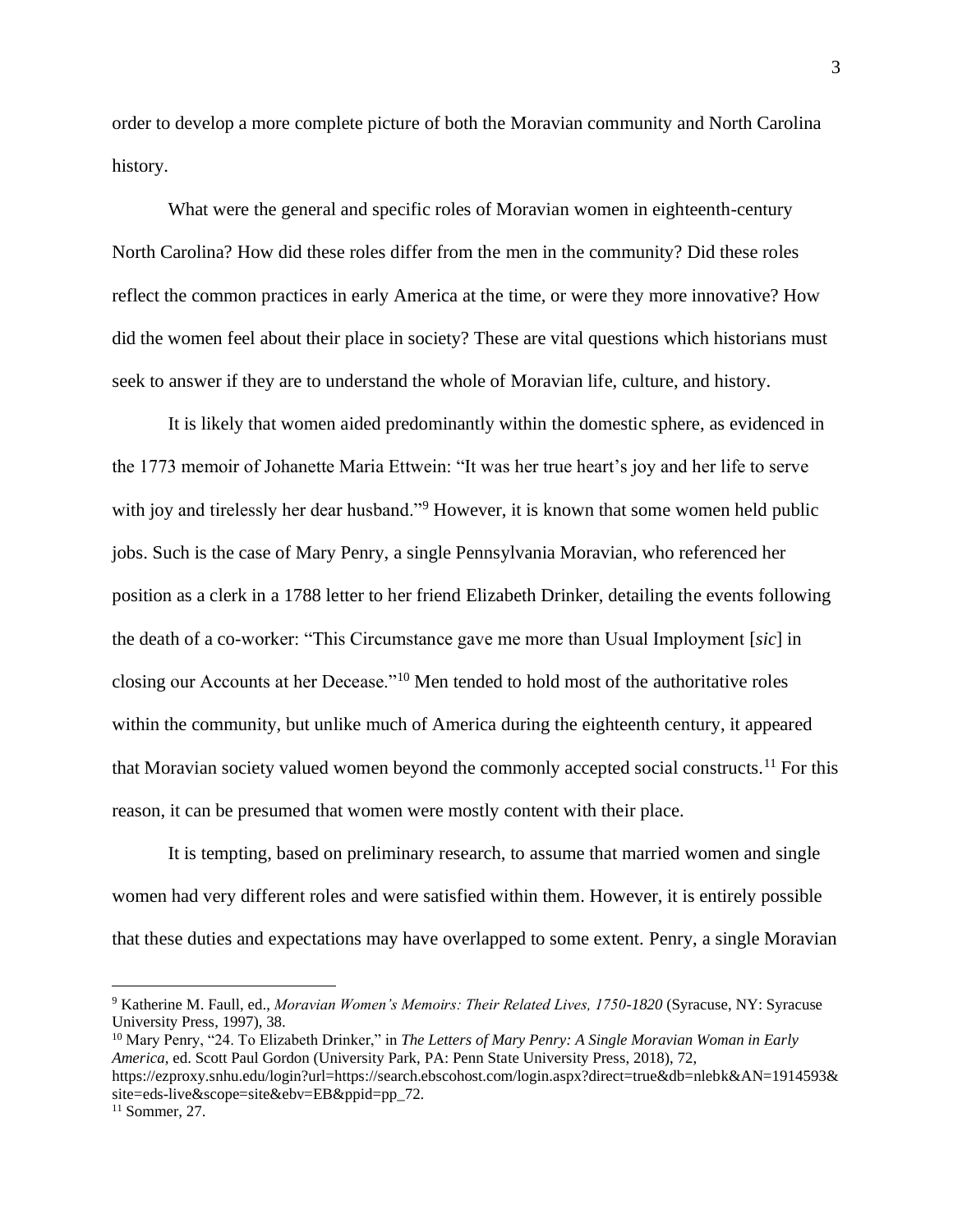woman, wrote of such a circumstance when describing a boarding school, founded in the single sisters' house "at the repeated Request of Parents who earnestly wish'd us to take the charge of their children upon us."<sup>12</sup> Here, the domestic responsibility of rearing children fell to the single women of the community.

Although it appears that women were satisfied carrying out such roles, there is at least one instance indicating that they were not altogether fulfilled by such duties. Some desired an identity comparable to their male counterparts. Such a recognition would grant women greater authority over their own lives and within the community. In 1730, a young woman "named Anna Nitschmann led seventeen other Moravian women into a covenant," bypassing male leadership and placing themselves directly under service to Christ.<sup>13</sup> Religious officials deemed the action as defiance against male superiority and eventually dispossessed the independent group of any influence within society.<sup>14</sup> While mostly at peace with their roles, some clearly felt it necessary to stand apart as women of Christ.

These sources represent two ways in which tentative conclusions have already been challenged; it is doubtless there are more. Integrity is at the core of the historical profession. Therefore, a commitment "to follow sound method and analysis wherever they may lead" and an "awareness of one's own biases" are crucial to the research process and the interpretation of sources.<sup>15</sup> Moravian history is wide-ranging and replete with numerous records, letters, diaries,

<sup>12</sup> Mary Penry, "64. To Katherine Penry and Eliza Powell," in *The Letters of Mary Penry: A Single Moravian Woman in Early America*, ed. Scott Paul Gordon (University Park, PA: Penn State University Press, 2018), 225, https://ezproxy.snhu.edu/login?url=https://search.ebscohost.com/login.aspx?direct=true&db=nlebk&AN=1914593& site=eds-live&scope=site&ebv=EB&ppid=pp.

<sup>13</sup> Beverly Prior Smaby, "Female Piety Among Eighteenth Century Moravians," *Pennsylvania History: A Journal of Mid-Atlantic Studies* 64 (Summer 1997), 151, https://www.jstor.org/stable/27774057. <sup>14</sup> Ibid., 164.

<sup>&</sup>lt;sup>15</sup> "Statement on Standards of Professional Conduct," American Historical Association, accessed April 10, 2021, https://www.historians.org/jobs-and-professional-development/statements-standards-and-guidelines-of-thediscipline/statement-on-standards-of-professional-conduct.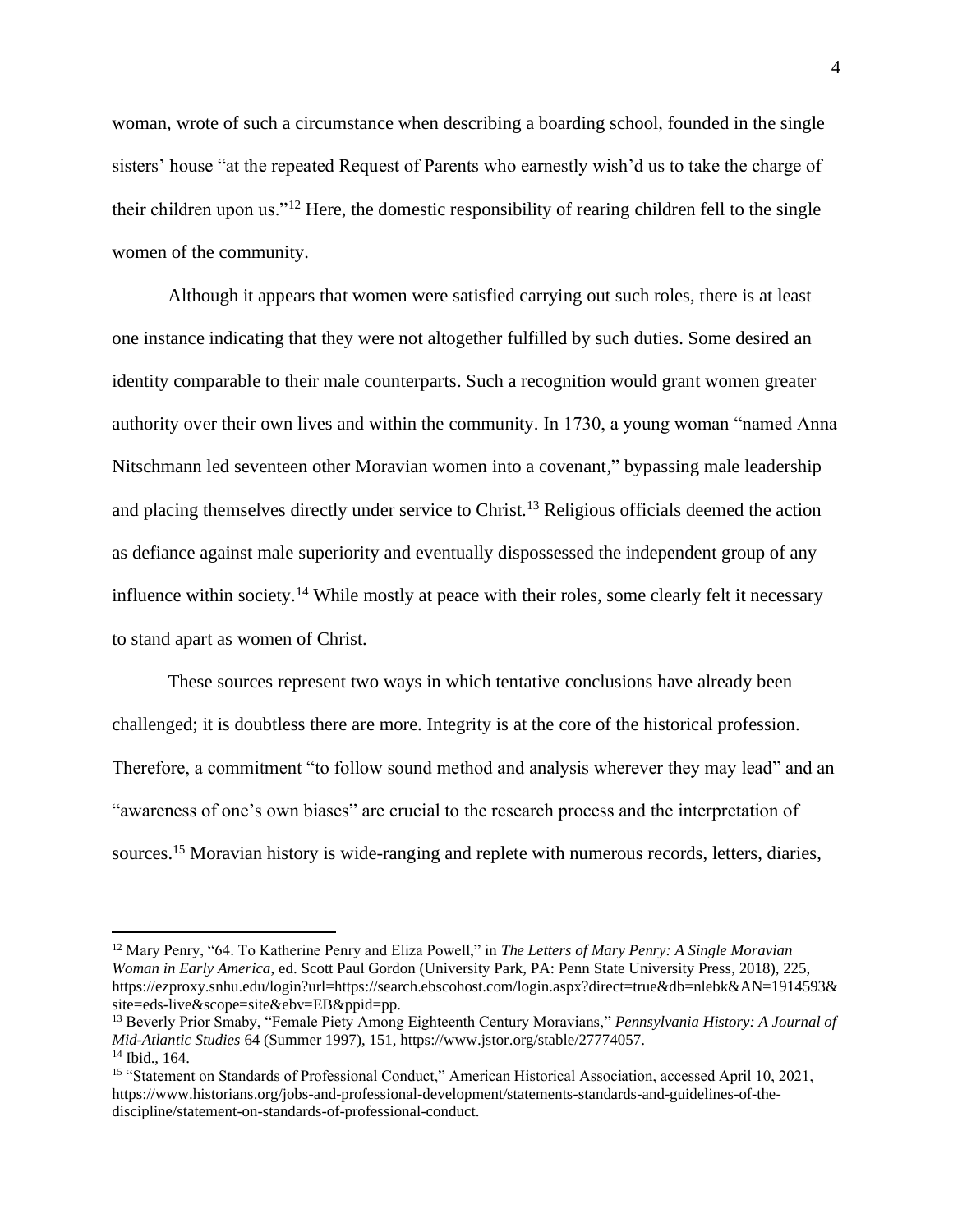journals, and memoirs. Dedication to examining these various layers and reporting on their content with open-mindedness and honesty is not just important but necessary.

## **Research Methods**

Much of the previous research into Moravian history relied on meticulous records or published sermons. Although historians' resulting accounts are thorough and informative, many lack the analysis of personal documents and even fewer focus specifically on North Carolina. Leland Ferguson, utilizing a far different method, approached research from a strictly archaeological perspective. Throughout his book, Ferguson relied on various non-traditional sources, such as preservationist maps, to illuminate the oversight of Moravian historians' coverage of racial division in Salem. <sup>16</sup> Though his evidence is compelling and his use of atypical sources inspiring, Ferguson's principal neglect of written primary material to support his research weakens his method overall.<sup>17</sup>

General history resources, such as *Serving Two Masters: Moravian Brethren in Germany and North Carolina, 1727-1801,* by Elisabeth Sommer, and *The Moravians in North Carolina: An Authentic History*, by Reverend Levin Reichel, provide necessary overviews of Moravian culture. In order to understand how women functioned within the society, it is crucial to first gain knowledge of the basic history of the Moravian settlement in North Carolina. The bibliographies of these and similar books offer further sources for evaluation. After compiling a personal bibliography of relevant secondary sources, exploring existing primary sources is key to the research process. Documents such as letters, diaries, and Moravian records give insight into not only the role of women, as do those of Mary Penry, but also to their feelings about their place within the society. Some of these sources are included in published collections, but many

<sup>16</sup> Ferguson, *God's Fields*, 19.

 $17$  Ibid., 215.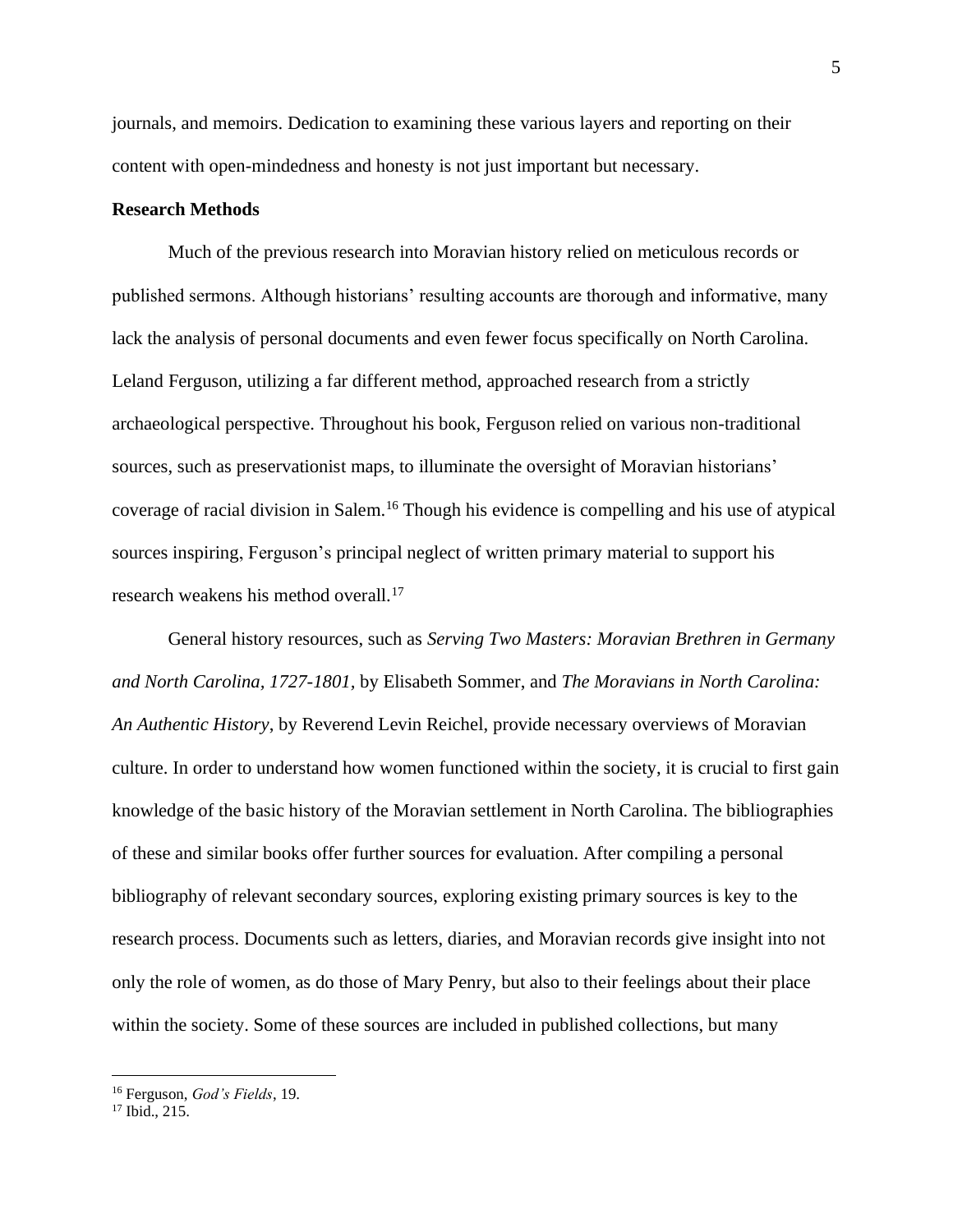resources from the eighteenth century are only accessible through archives. Gaining admission to these locations is an important step in the process of illuminating women's roles in Moravian North Carolina.

However, limited accessibility to such repositories could prove to be a logistical issue. A willingness to expand the locations of research may assist in solving this problem. Elisabeth Sommer's exploration included the Unity Archive in Herrnhut, Germany, and other historians have relied on the Moravian Archives in Bethlehem, Pennsylvania, in addition to the collections housed in North Carolina, to obtain a broadened wealth of information.

## **Source Analysis**

John Henry Clewell's *History of Wachovia in North Carolina* is little more than a collection of notable facts and figures from the early days of the Moravian Church in the American South. Clewell eschews narrative and analysis in favor of a more direct chronology of events. Although his account is useful, informative, and largely drawn from archival documents, it lacks the depth and research of other comprehensive histories. Clewell even acknowledges his hope "that this book may act as an influence to stimulate further research into the history of Wachovia," which he claims "has thus far not been given its proper place" in both North Carolina and Moravian Church histories.<sup>18</sup>

Clewell's book delivers a concise, straight-to-the-point compilation of major and minor events in the life of the early Church in North Carolina. However, given the time period in which he was writing, Clewell fails to address more contemporary topics, such as gender and race. This still remains a valuable source for general history and provides an interesting opportunity for

<sup>18</sup> John Henry Clewell, *History of Wachovia in North Carolina: The Unitas Fratrum or Moravian Church in North Carolina During a Century and a Half, 1752-1902* (New York: Doubleday, Page & Company, 1902), vii, https://archive.org/details/historyofwachovi00clew\_2/mode/2up.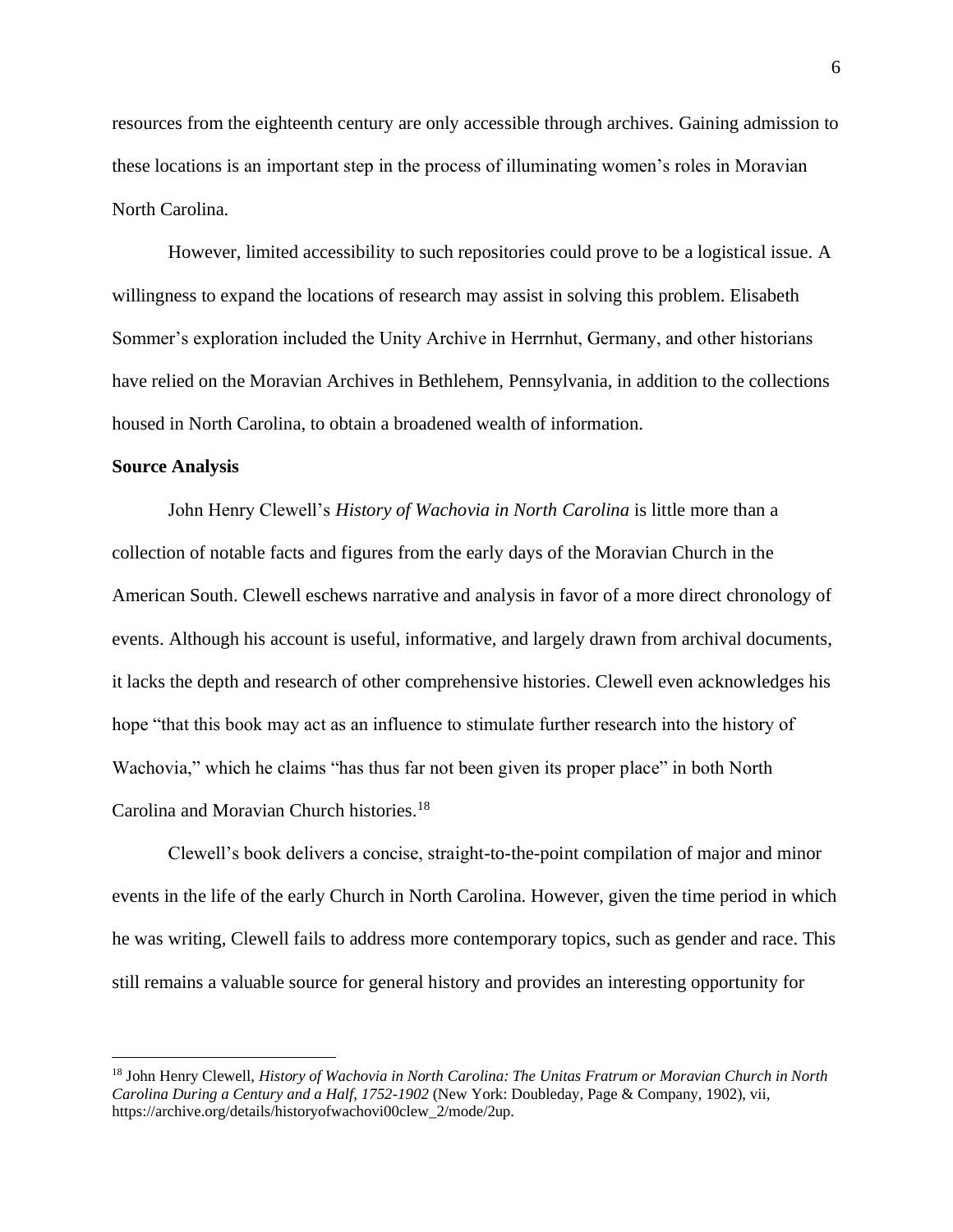examination into how women are acknowledged and viewed throughout the recording of Moravian history.

Katherine Faull's article, "Girl Talk: The Role of the 'Speakings' in the Pastoral Care of the Older Girls' Choir," details the Moravian choir system and its use in shaping the spiritual and physical life of young females in the community. She argues that both the "Instructions for the Choir Helpers of all the Choirs" and the existing memoirs of Pennsylvania's Moravian women help to create "a picture of the church's expectations of adolescent girls' spiritual, emotional, and physical development."<sup>19</sup> Although incredibly compelling, Faull's interpretation suffers from a lack of thorough research. She relies heavily on her own understanding of primary documents rather than supporting her beliefs with the wealth of knowledge available through extensively researched Moravian histories. Faull presents powerful questions into the Moravian's view of women, but her article is weakened by a lack of evidence. With further research, these inquiries could well illuminate women's roles within the community and beyond the boundaries of Pennsylvania.

In *God's Acres: Landscape, Religion, and Race in Moravian Wachovia*, Leland Ferguson explores the history surrounding the archeological discovery of a number of hidden African American gravestones in Old Salem, North Carolina. While his bibliography of secondary sources is extensive and comprehensive of those works pertaining to the Church in the South, Ferguson's use of primary sources is not well documented and only referenced *en masse*. As a result, his account is often biased, such as alluding to the "[m]useum 'magic'" which "transformed the scars [of slavery] from an ugly embarrassment into an attractive object of

<sup>19</sup> Katherine Faull, "Girl Talk: The Role of the 'Speakings' in the Pastoral Care of the Older Girls' Choir," *Journal of Moravian History* 6 (Spring 2009): 98, https://www.jstor.org/stable/41179849.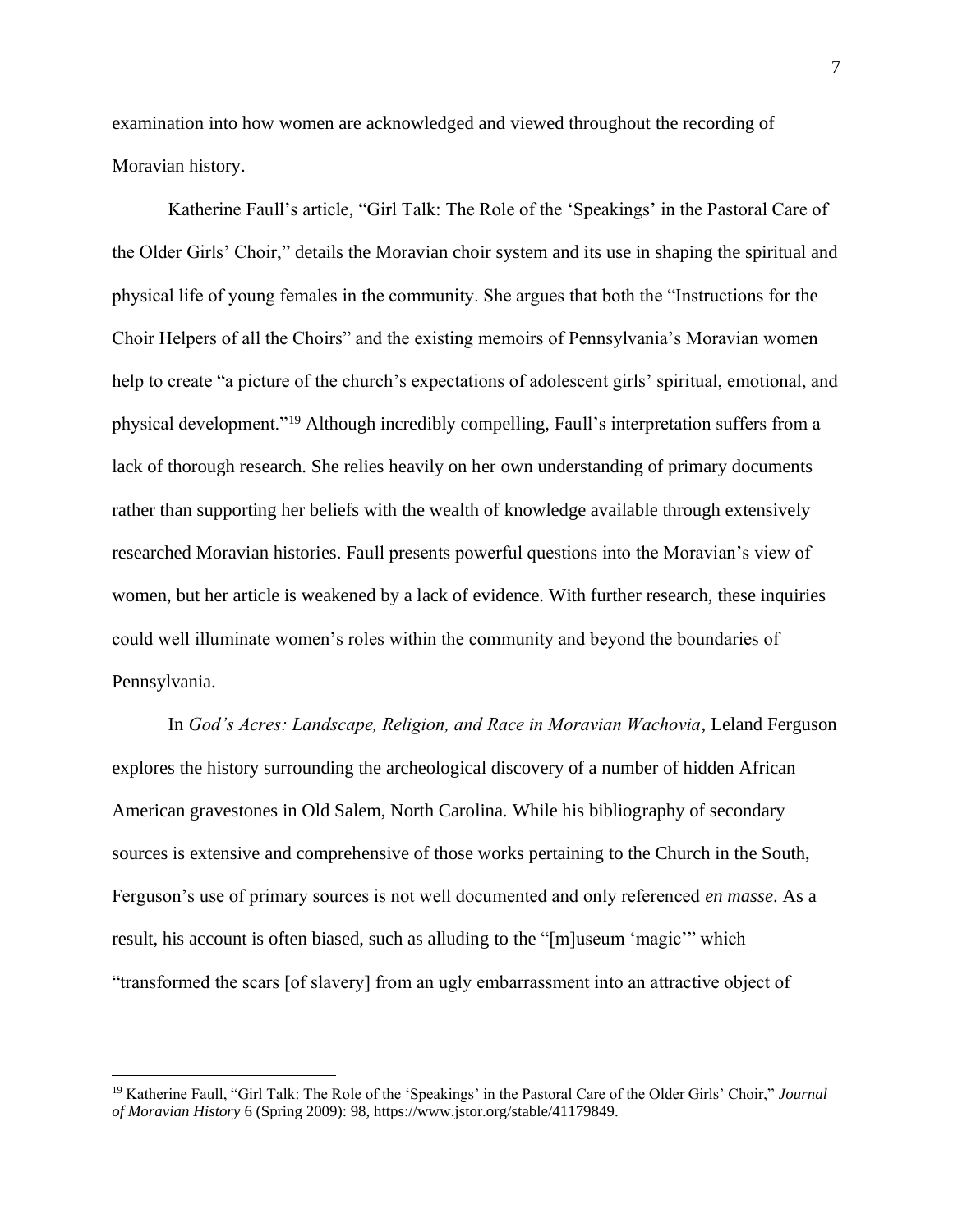interest."<sup>20</sup> However, Ferguson's work offers an interesting perspective into the role of race in Moravian North Carolina and presents an opportunity for further examination into the influence of African American women on the community.

In his article, "Women on the Trail in Colonial America: A Travel Journal of German Moravians Migrating from Pennsylvania to North Carolina in 1766," Aaron Fogleman explores the writings of Salome Meurer, a sixteen-year-old Moravian woman traveling from Bethlehem, Pennsylvania, to North Carolina in the mid-eighteenth century. His account includes a vast array of biographical and historical data taken from official Moravian records as well as Meurer's diary of the thirty-day migration. Although he claims that the travel journal "reveals important ways in which women's experiences in overland migration may have been different than men's," he neither attempts a comparison with men's accounts nor consults women's writings in addition to Meurer's.<sup>21</sup> Further research in women's experiences would provide much greater support for the questions Fogleman attempted to answer.

Reverend Levin Reichel offers a short, albeit concise, history of the Moravian Church in North Carolina, beginning with its founding in 1752, through his work, *The Moravians in North Carolina: An Authentic History*. In much the same vein as Clewell, Reichel presents his account in a purely chronological format, leaving any attempt at narrative and analysis to the reader. The book is mostly devoid of any direct mention of sources and only occasionally references a relevant document. It does, however, include an excellent collection of tables, statistics, and important dates, as well as comprehensive lists of residents and church members. Despite having

<sup>20</sup> Leland Ferguson, *God's Acres: Landscape, Religion, and Race in Moravian Wachovia* (Gainesville: University Press of Florida, 2011), 200,

https://ezproxy.snhu.edu/login?url=https://search.ebscohost.com/login.aspx?direct=true&db=nlebk&AN=396613&s ite=eds-live&scope=site&ebv=EB&ppid=pp\_.

<sup>&</sup>lt;sup>21</sup> Aaron S. Fogleman, "Women on the Trail in Colonial America: A Travel Journal of German Moravians Migrating from Pennsylvania to North Carolina in 1766," *Pennsylvania History: A Journal of Mid-Atlantic Studies* 61, no. 2 (April 1994): 206-234, https://www.jstor.org/stable/27773721.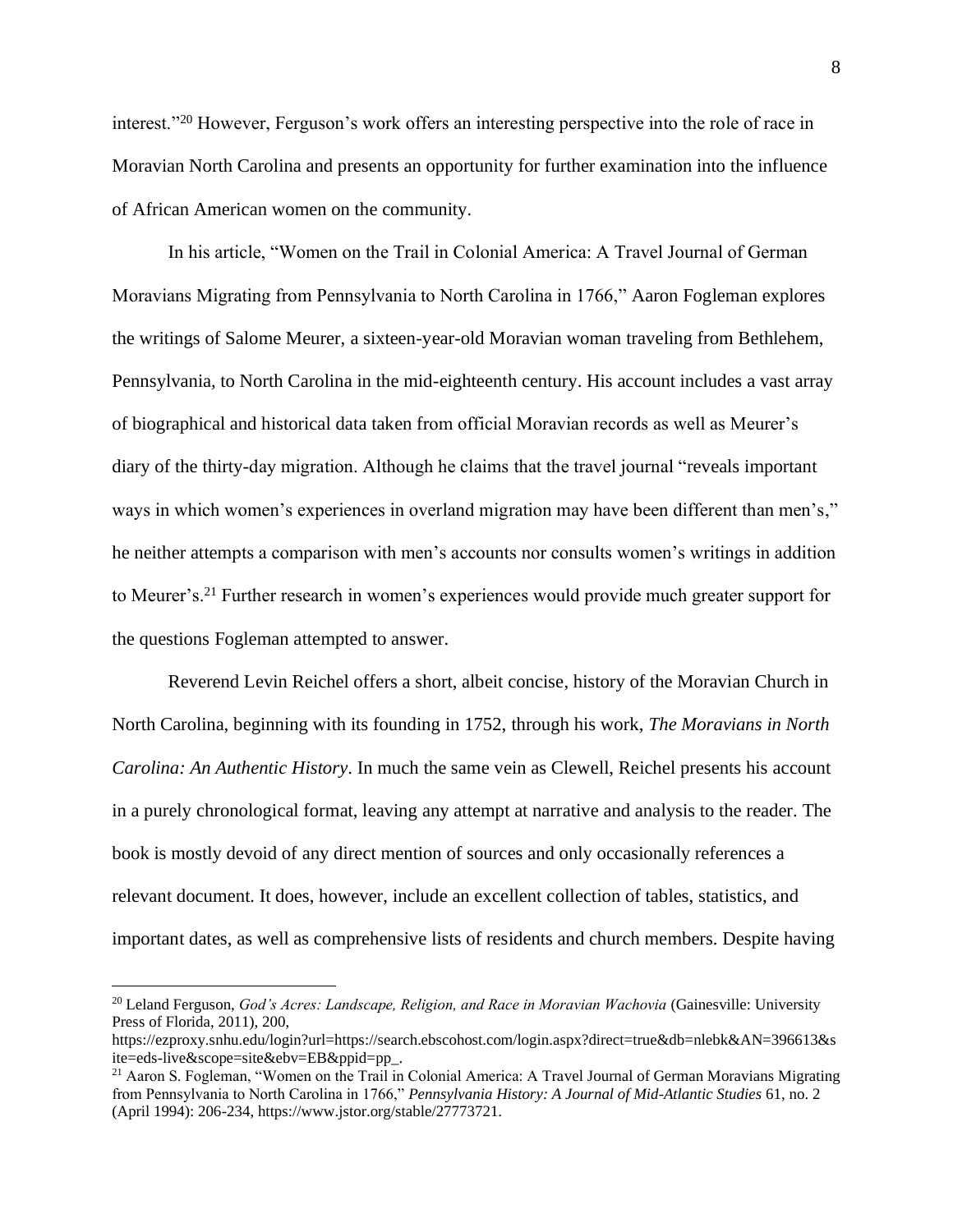been published in 1857, Reichel's book remains an often-used source among Moravian historians.

An appendix listing "First Settlers and Heads of Families" is especially interesting.<sup>22</sup> Listed here are the names of Moravian North Carolina's first residents. This list, however, lacks any mention of women, either as a single individual or as a wife. Given the age of Reichel's work, this is not unexpected, but it does leave a significant gap in the history and genealogy of the North Carolina Moravians which requires further exploration.

In her article, "Female Piety Among Eighteenth Century Moravians," Beverly Smaby explores the religious role of women in Moravian society. As she asserts, Moravian women "emphasized feminine themes especially appropriate to women […] and developed a religious practice separate and distinct from the practice of men."<sup>23</sup> Smaby relies heavily on primary documents from the Moravian Archives in Bethlehem, Pennsylvania, and Herrnhut, Germany, to provide compelling evidence of the role of female piety from its establishment among Moravian women in the 1730s through its eventual dissolvement in favor of a more uniform orthodoxy. Though she references "the appointment of women to religious governing boards" and women's work as "Acolytes, Deaconesses," and "Eldresses," Smaby spends far more time discussing the opposition to these roles rather than exploring the positions themselves.<sup>24</sup>

Through *Serving Two Masters: Moravian Brethren in Germany and North Carolina, 1727-1801*, Elisabeth Sommer details the rise of the Moravian Church and the development of its model religious community. The parallel comparison of the two branches of the Church's operation in North Carolina and in Germany is at the center of her narrative. She presents a

<sup>22</sup> Reichel, 167-178.

<sup>23</sup> Beverly Prior Smaby, "Female Piety Among Eighteenth Century Moravians," *Pennsylvania History: A Journal of Mid-Atlantic Studies* 64 (Summer 1997): 151, https://www.jstor.org/stable/27774057.  $24$  Ibid.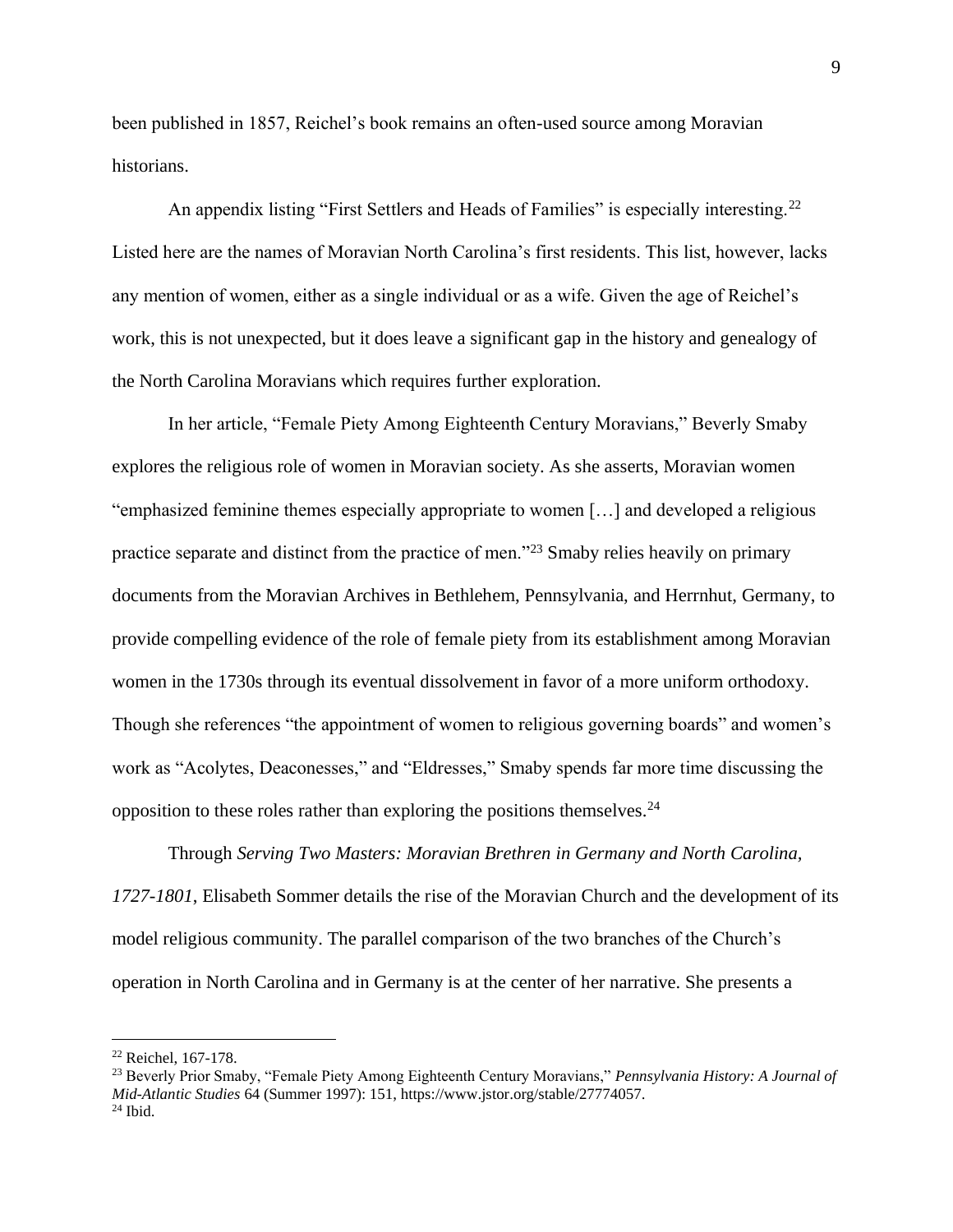diverse bibliography filled with manuscripts found in the Moravian Archives in North Carolina and the Unity Archive in Germany to support her discussion of events. However, her account suffers from her focus on a single community, Salem, in North Carolina. She argues that "a study of the structure of one settlement can help to illuminate the structure of the others," but it is difficult to excuse her total neglect of the various Moravian communities surrounding Salem.<sup>25</sup> The particulars of these towns require equal attention in order to fully represent Moravian history in North Carolina.

Peter Vogt, in his essay, published in *Women Preachers and Prophets Through Two Millennia of Christianity*, highlights the role of Moravian women as speakers, preachers, and teachers throughout the eighteenth century. Through the use of period documents, Vogt lays out women's involvement in the religious community and argues that it was "a deeply religious, biblical vision of human community and a particular receptiveness to spiritual experience that opened up the possibility for women to speak, to preach, and to teach."<sup>26</sup> "A Voice for Themselves: Women as Participants in Congressional Discourse in the Eighteenth-Century Moravian Movement" presents one of the most comprehensive analyses on the religious roles of Moravian women during the period. Unlike Smaby's article addressing a similar topic, Vogt devotes much more time to documenting evidence of women's participation rather than focusing on its opposition. Although it is certainly intriguing, the chapter just barely scratches the surface of understanding women's unique roles in Moravian society.

<sup>25</sup> Elisabeth W. Sommer, *Serving Two Masters: Moravian Brethren in Germany and North Carolina, 1727-1801* (Lexington: The University Press of Kentucky, 2015), 34, https://search-ebscohost-

com.ezproxy.snhu.edu/login.aspx?direct=true&db=nlebk&AN=938358&site=eds-live&scope=site.

<sup>&</sup>lt;sup>26</sup> Peter Vogt, "A Voice for Themselves: Women as Participants in Congressional Discourse in the Eighteenth-Century Moravian Movement," in *Women Preachers and Prophets Through Two Millennia of Christianity*, ed. Beverly Mayne Kienzle and Pamela J. Walker (Berkeley: University of California Press, 1998), 243, https://www.researchgate.net/publication/264154906.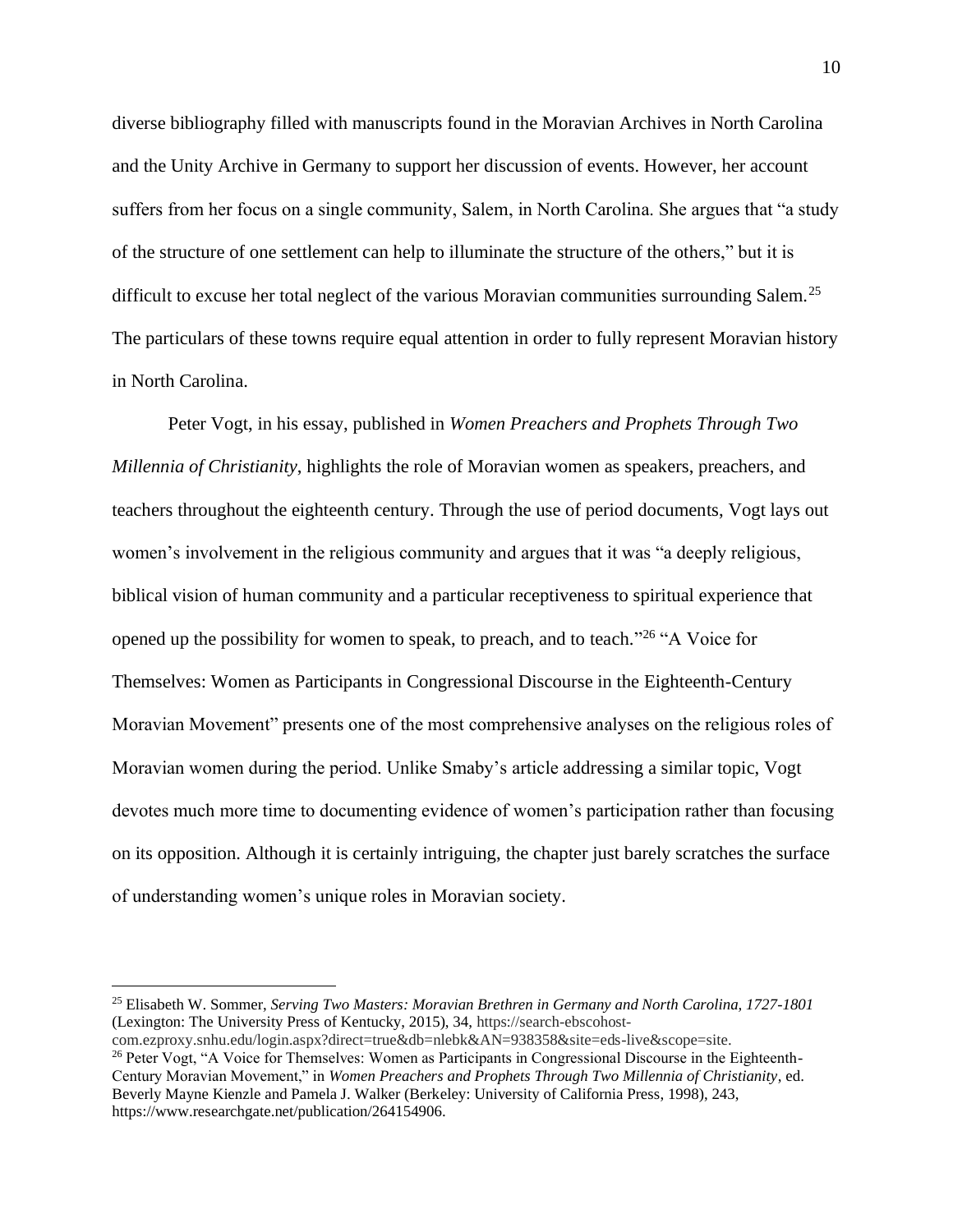Three particular published collections of primary sources have provided limited knowledge into the role of women and have supplied a basic understanding of Moravian history in eighteenth-century North Carolina. *Records of the Moravians in North Carolina* includes extensive documentation of the activity and history of the Southern Province of the Moravian Church, from its founding in 1752 to 1876. *The Letters of Mary Penry: A Single Moravian Woman in Early America* provides incredible insight into an unmarried women's place in Moravian society and into her own personal observations and perceptions within the community. *Moravian Women's Memoirs: Their Related Lives, 1750-1820, gives the detailed remembrances,* in an autobiographical format, of Moravian women from every position – married, single, and widowed – in society.

With the exception of these last two collections, information pertaining directly to women in Moravian history is not yet widely available. Moravian women in North Carolina appear to be largely non-existent within most narratives. This will require exploring the archives and repositories related to Moravian history in order to fill the gap.

The often-utilized Moravian Archives in Winston-Salem "is the official repository for records of the Moravian Church in America, Southern Province" and holds a vast array of documents which have yet to be examined.<sup>27</sup> Though the exact nature of what is contained within the collection is unclear, there is likely to be further information on women's religious roles in these records. However, given that men held most of the authority within the church, it is likely that the records pertaining to female participation may be cursory at best and lack the details for a fuller understanding. Personal letters, diaries, and memoirs contained within collections elsewhere may assist in the creation of a clearer picture of women's roles.

<sup>27</sup> "Our Mission, Our Witness," Moravian Archives, accessed April 10, 2021, https://moravianarchives.org/.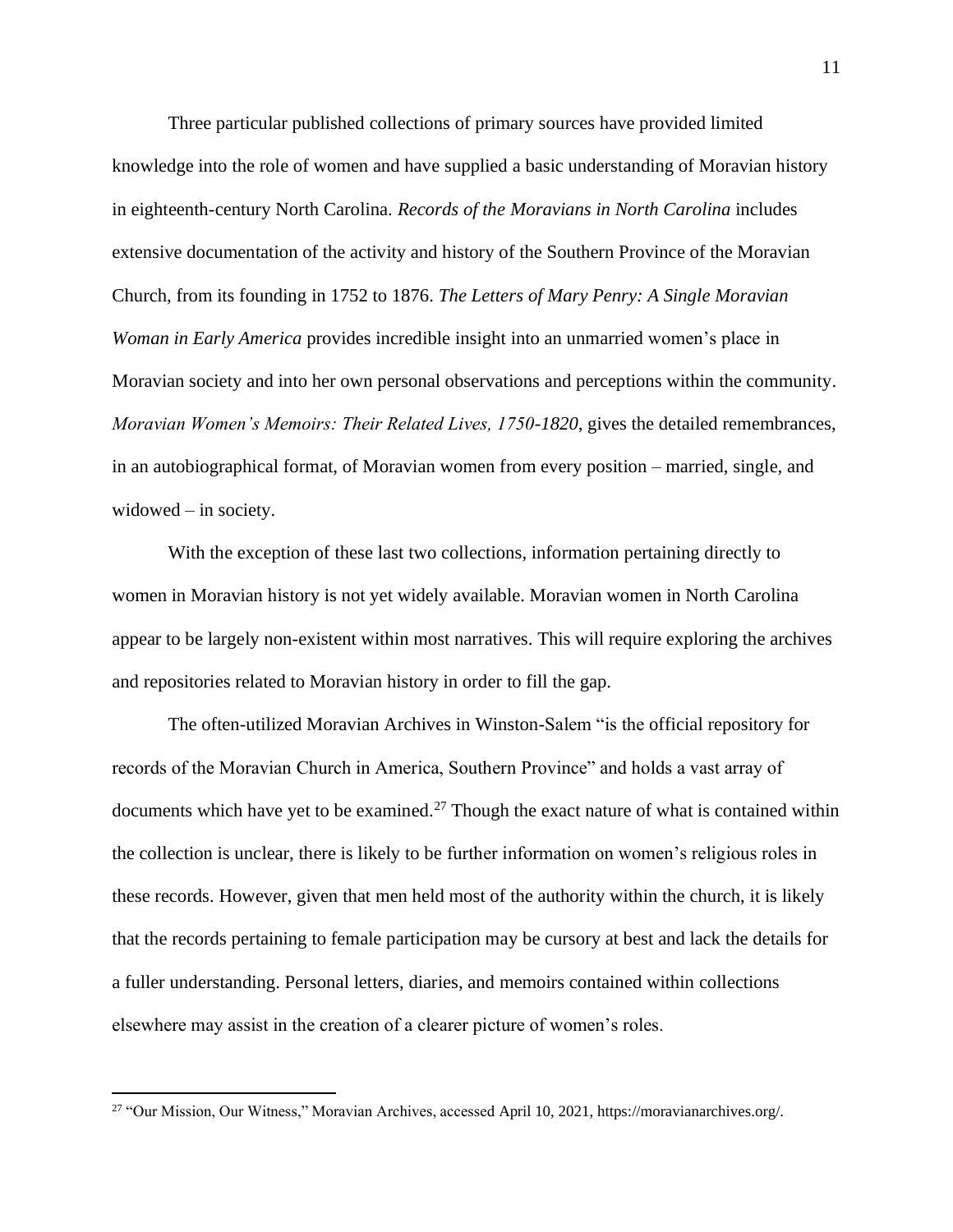The Anne P. and Thomas A. Gray Library in Old Salem also "contains over 20,000 cataloged volumes, including books, periodicals, rare books and manuscripts, and microforms" and is likely to hold collections of a more personal nature, such as journals, letters, writings, memoirs, and other items which may be unavailable through the Church archives.<sup>28</sup> Possibly due to its location within a museum, previous historians, who often choose to focus entirely on the Moravian Archives, have mostly overlooked this research library. This provides a wealth of opportunities to explore new material. However, since the library is associated with a museum, it is possible the available collections could be biased toward how the museum desires to share the history of the Moravians in North Carolina. Other repositories should contain any materials missing from the library.

The State Archives of North Carolina is one such repository. Since there is likely to be a broad range of available documents pertaining to North Carolina's Moravian history within the archives, a problem could arise in deciding which ones are relevant to research. An initial online catalog search utilizing advanced search options should aid in paring down the large number of results and help to focus the exploration.

It is clear from the existing documentation that Moravian historians have largely overlooked the roles of women, especially those in North Carolina. Mary Penry's letters offer a glimpse into life as a Moravian woman, but as Scott Paul Gordon, the editor of the collection, points out, she lived most of her life in "small Moravian communities in Pennsylvania."<sup>29</sup> No such collection of published letters is known to exist for any woman in Moravian North Carolina.

<sup>&</sup>lt;sup>28</sup> "Library/Archives," Scholarship & Research, Old Salem Museums & Gardens, accessed April 10, 2021, https://www.oldsalem.org/scholarship-research/library-archives/.

<sup>29</sup> Scott Paul Gordon, ed., *The Letters of Mary Penry: A Single Moravian Woman in Early America* (University Park, PA: Penn State University Press, 2018), 1,

https://ezproxy.snhu.edu/login?url=https://search.ebscohost.com/login.aspx?direct=true&db=nlebk&AN=1914593& site=eds-live&scope=site&ebv=EB&ppid=pp.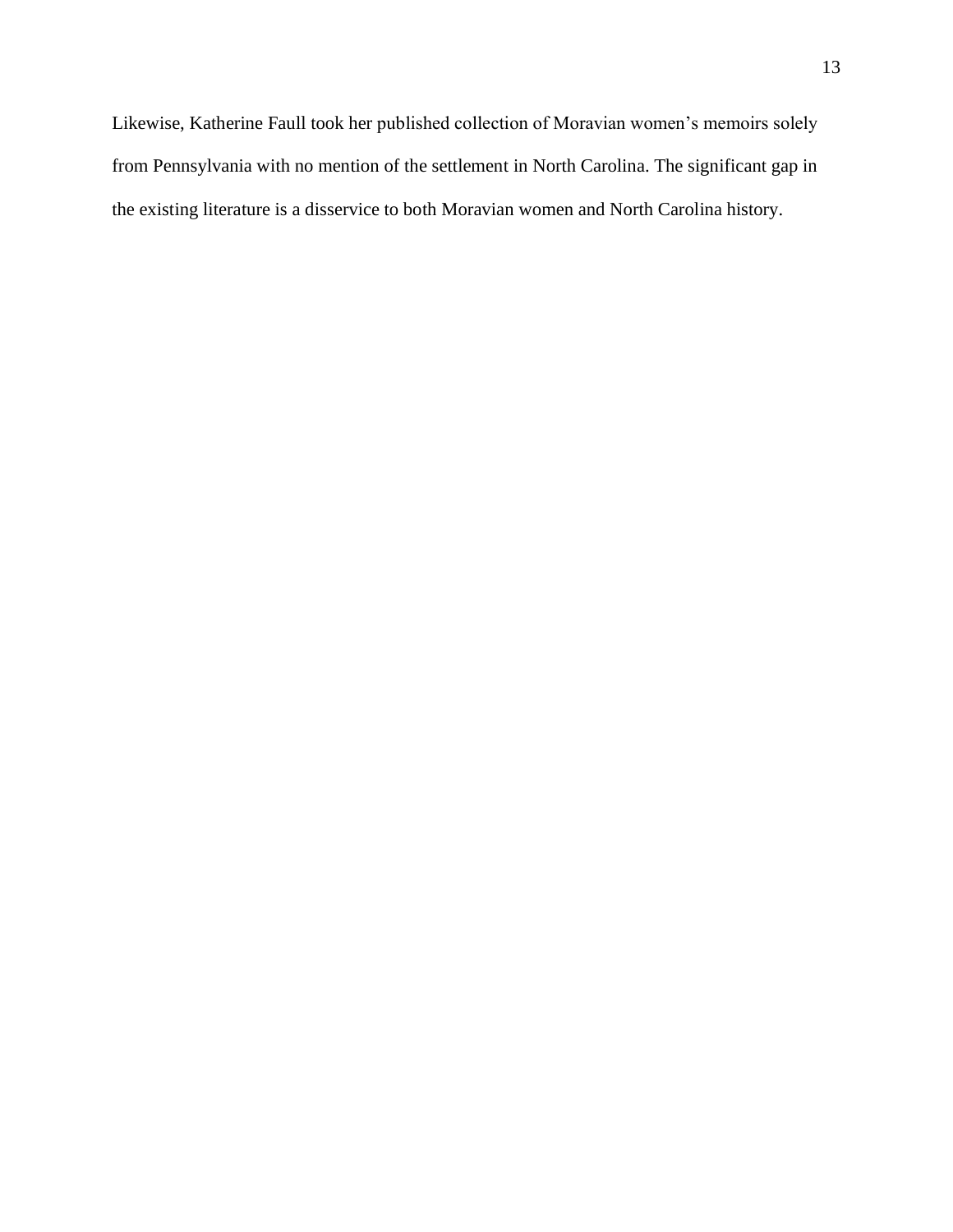## Bibliography

- American Historical Association. "Statement on Standards of Professional Conduct." Accessed April 10, 2021. https://www.historians.org/jobs-and-professionaldevelopment/statements-standards-and-guidelines-of-the-discipline/statement-onstandards-of-professional-conduct.
- Clewell, John Henry. *History of Wachovia in North Carolina: The Unitas Fratrum or Moravian Church in North Carolina During a Century and a Half, 1752-1902*. New York: Doubleday, Page & Company, 1902.
- Crews, C. Daniel. "Moravians." NCpedia. Last modified January 1, 2006. https://www.ncpedia.org/moravians.
- Faull, Katherine. "Girl Talk: The Role of the 'Speakings' in the Pastoral Care of the Older Girls' Choir." *Journal of Moravian History* 6 (Spring 2009): 77-99. https://www.jstor.org/stable/41179849.
- Faull, Katherine M., ed. *Moravian Women's Memoirs: Their Related Lives, 1750-1820*. Syracuse: Syracuse University Press, 1997.
- Ferguson, Leland. *God's Acres: Landscape, Religion, and Race in Moravian Wachovia*. Gainesville: University Press of Florida, 2011. https://ezproxy.snhu.edu/login?url=https://search.ebscohost.com/login.aspx?direct=true& db=nlebk&AN=396613&site=eds-live&scope=site&ebv=EB&ppid=pp\_.
- Fogleman, Aaron S. "Women on the Trail in Colonial America: A Travel Journal of German Moravians Migrating from Pennsylvania to North Carolina in 1766." *Pennsylvania History: A Journal of Mid-Atlantic Studies* 61, no. 2 (April 1994): 206-234. https://www.jstor.org/stable/27773721.
- Fries, Adelaide L, ed. *Records of the Moravians in North Carolina*. Raleigh: Edwards & Broughton Printing Company, 1922-1943. https://archive.org/details/recordsofthemora01frie/mode/2up.
- Gordon, Scott Paul, ed. *The Letters of Mary Penry: A Single Moravian Woman in Early America*. University Park, PA: Penn State University Press, 2018. https://ezproxy.snhu.edu/login?url=https://search.ebscohost.com/login.aspx?direct=true& db=nlebk&AN=1914593&site=eds-live&scope=site&ebv=EB&ppid=pp.
- McKown, Harry. "November 1753: Moravians Come to Bethabara." NC Miscellany. Last modified November 1, 2008. https://blogs.lib.unc.edu/ncm/2008/11/01/this\_month\_nov\_1753/.